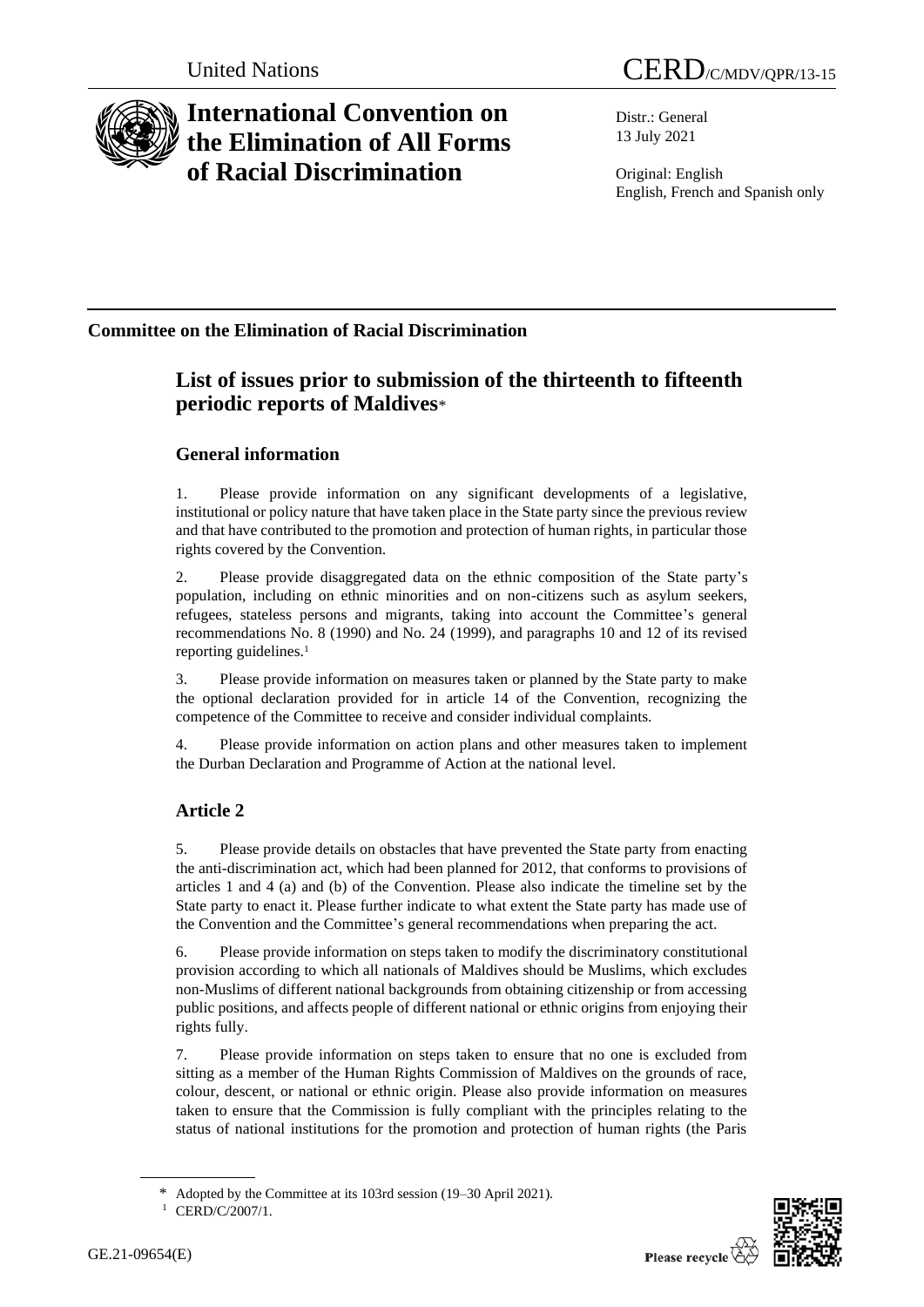Principles). Furthermore, please provide information on steps taken to ensure that the Commission has adequate human and financial resources to fully carry out its mandate.

#### **Article 4**

8. Please provide information on steps taken to address the reported spreading of xenophobia, including online hate speech, especially among young people, while ensuring that relevant laws are not used as a means to suppress political opponents and that human security and human rights principles are upheld.

#### **Article 5**

9. Please provide information on steps taken to prevent and punish acts of harassment and violence perpetrated by citizens of Maldives against nationals of other States, including migrant workers, and on steps taken to prevent hostility aimed at those groups.

10. Please provide information on:

(a) Measures taken to effectively implement legislation protecting migrants from exploitation, especially relevant provisions of the Employment Act and the revised Employment Agency Regulation;

(b) Examples of any other measures taken to prevent and punish violence against and the mistreatment of non-citizens, in particular of migrant workers by their employers, including through fraudulent recruitment practices, the confiscation of identity or travel documents, non-payment of wages, forced labour and debt bondage;

(c) Measures taken to:

(i) Eliminate discrimination against non-citizens in relation to working conditions and work requirements, including in resorts;

(ii) Ensure that migrant workers have access to justice without discrimination;

(iii) Ensure that mechanisms for handling labour-related complaints are more accessible to migrant workers;

(d) Steps taken to ratify the International Convention on the Protection of the Rights of All Migrant Workers and Members of Their Families, the Convention relating to the Status of Refugees and the Protocol thereto, the Convention relating to the Status of Stateless Persons and the Convention on the Reduction of Statelessness.

11. Please provide information on measures taken to:

(a) Address the discriminatory conditions in detention centres and prisons in the State party to which migrant workers are reportedly subjected;

(b) Ensure that undocumented migrants awaiting deportation or legalization are not held within the security perimeter of facilities that also house convicts;

Address reports that migrant workers are denied their rights at the time of arrest and that migrant workers who overstay their visas are held in detention for weeks or even years while awaiting the necessary travel documents from their Governments.

Please provide information on measures taken to prevent the exploitation of female migrant workers, especially in the domestic service sector, including by raising awareness among female migrant workers of the rights and protection to which they are entitled under Maldivian law, including on:

(a) The criminalization of various forms of violence under the Domestic Violence Prevention Act;

(b) The provisions of the Employment Act, in particular on sexual harassment;

(c) Remedies available to protect their rights.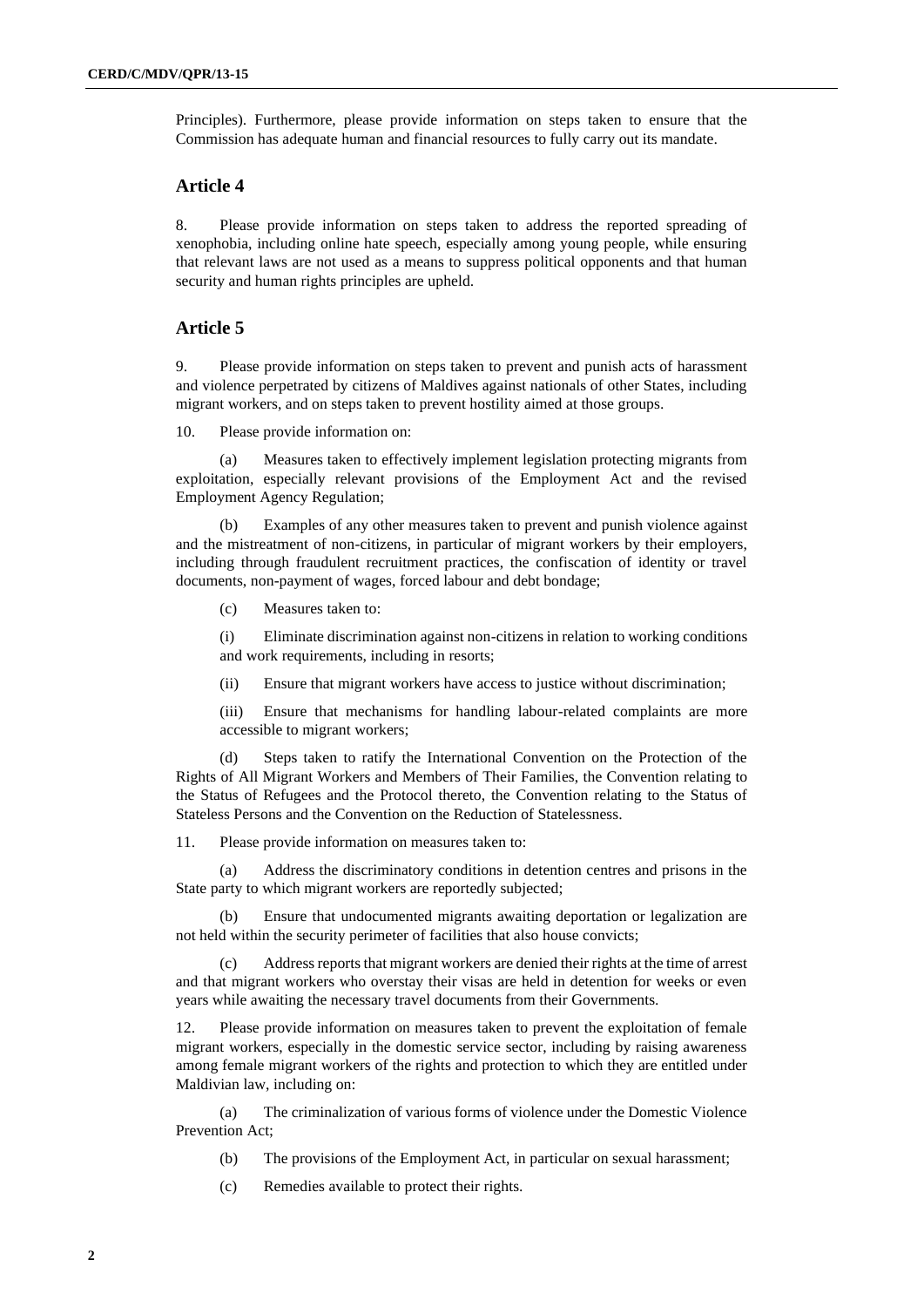13. Please provide information on measures taken to improve the living conditions of migrant workers, including with regard to housing, and to prevent and address discrimination against them in that regard. Please also provide information on steps taken to ensure that migrant workers have access to public services, education and recreation, without discrimination.

14. Please provide information on measures taken to:

(a) Promote the integration of migrant workers, including by making Dhivehi classes available to them;

(b) Ensure that all people, including migrants, are able to preserve and develop their culture and to participate in and contribute to the cultural life of the entire society.

15. Please provide information on:

(a) Measures taken, including through legislation, to prevent and combat trafficking in persons, both with regard to forced labour and sexual exploitation, in particular of migrant workers, and to ensure that current efforts aimed at implementing the Anti-Human Trafficking Act ensure access to fair and efficient asylum procedures for victims of trafficking who may be in need of international protection;

The numbers of cases of trafficking in persons that have been addressed by national or local authorities, including investigations, prosecutions, convictions and sentences pronounced against those responsible, and the remedies, support and protection offered to the victims;

(c) Education measures and awareness-raising campaigns, in particular among migrant workers, about the risks and the criminal nature of trafficking in persons;

(d) Measures taken to cooperate with other countries in order to counter trafficking in persons;

(e) Steps taken to systematically collect information on trafficking in persons, including of women and girls, to, from and within the territory of the State party.

16. Please provide information on steps taken to adopt a national refugee protection framework through the development of administrative orders or instructions and asylum adjudication or registration structures so as to allow asylum issues to be dealt with in an immediate, constructive, collaborative and rights-based manner. Please also provide information on measures taken to ensure respect for the right to seek asylum by enabling effective and unhindered access to the State party's territory and full compliance with the principle of non-refoulement.

17. Please provide information on measures taken to draft and adopt national legislation on the prevention and reduction of statelessness and on the protection of stateless persons.

18. Please provide information on measures taken to ensure that all children born in Maldives are registered at birth without discrimination.

19. Please provide information on measures taken to remove the current limitations placed on the right of migrant workers and other foreigners to manifest their religion or belief.

20. While it is understood that challenges and difficulties are posed by the coronavirus disease (COVID-19) pandemic in all countries and populations around the world, please provide, in particular, information on the impact of the pandemic on the various groups and minorities protected under the Convention, and on measures taken by the State party to protect them and facilitate access to health care without discrimination.

#### **Article 6**

21. Please provide information on measures taken to ensure that foreign workers are not discriminated against, including due to language barriers, with respect to accessing effective protection and remedies against any acts of racial discrimination that violate their human rights and fundamental freedoms as protected under the Convention, or with respect to